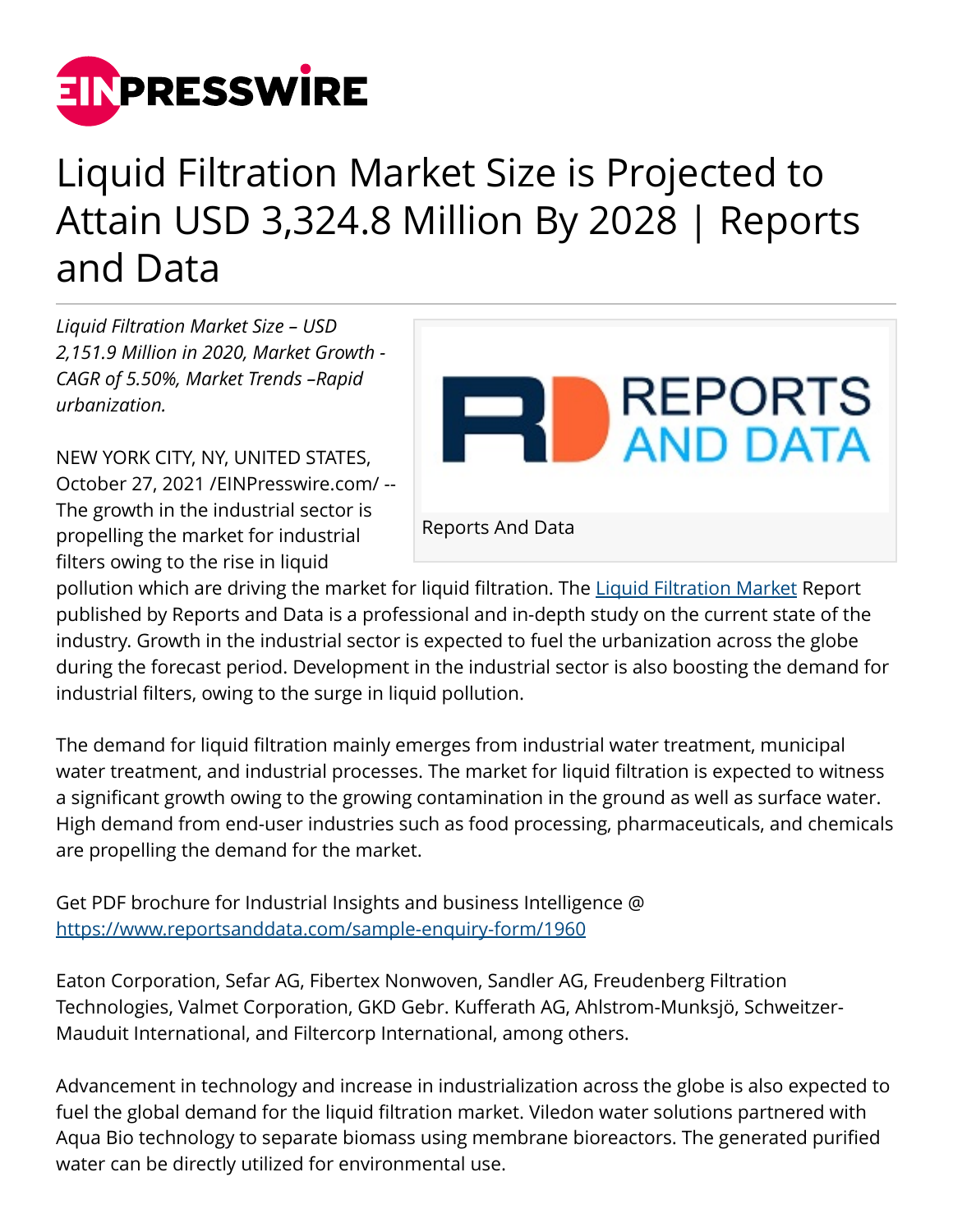The Asia Pacific region dominated the market for liquid filtration. Increase in the growth of population, growth in industrialization, and regulations regarding the environment are fueling the liquid filtration market in the region. China is among the largest market for liquid filtration in the Asia Pacific region. It has a massive manufacturing base. Moreover, industrial activities in Southeast Asian countries and India are also driving the market.

Download Summary Report: <https://www.reportsanddata.com/download-summary-form/1960>

Further key findings from the report suggest

Polymer held a market share of 33.7% in the year 2018. Concentrated efforts have lowered the capital and operating cost of this type of filtration and anticipated severe water shortages in the near future unless water policies are changed, is expected to propel the market growth.

Nonwoven Fabrics is forecasted to hold a market share of 38.5% in the year 2026. They are suitable for filtration because of their complicated structure and thickness. It provides high filtration property, high permeability, less blinding technology, and there is no yarn slippage as in woven media.

Industrial end-user is forecasted to grow with a CAGR of 5.9% during the forecast period. Industrial liquid filtration is used to remove impurities and other contaminants from industrial oils and water. Filters reduce waste disposal, minimize process downtime, lowers maintenance time and expenses, and improves product quality.

North America is forecasted to hold a market share of 21.7% in the year 2026. Growth in the food and beverages and chemical industries are expected to propel the demand for liquid filtration in the region. The U.S. is expected to be a major contributor to the region's growth.

In November 2018, FTC Houston inaugurated a new high efficiency gas-liquid coalescers beneficial for the particle filters to protect downstream disruption owing to particle contaminants and unwanted liquid or gas in filtration.

Request a discount on the report @ [https://www.reportsanddata.com/discount-enquiry](https://www.reportsanddata.com/discount-enquiry-form/1960)[form/1960](https://www.reportsanddata.com/discount-enquiry-form/1960)

For the purpose of this report, Reports and Data have segmented into the global Liquid Filtration market on the basis of fabric material, filter media, end-user, and region: Fabric Material Outlook (Volume: Kilo Tons; Revenue: USD Billion; 2018-2028)

| Polymer |
|---------|
| Cotton  |
| Aramid  |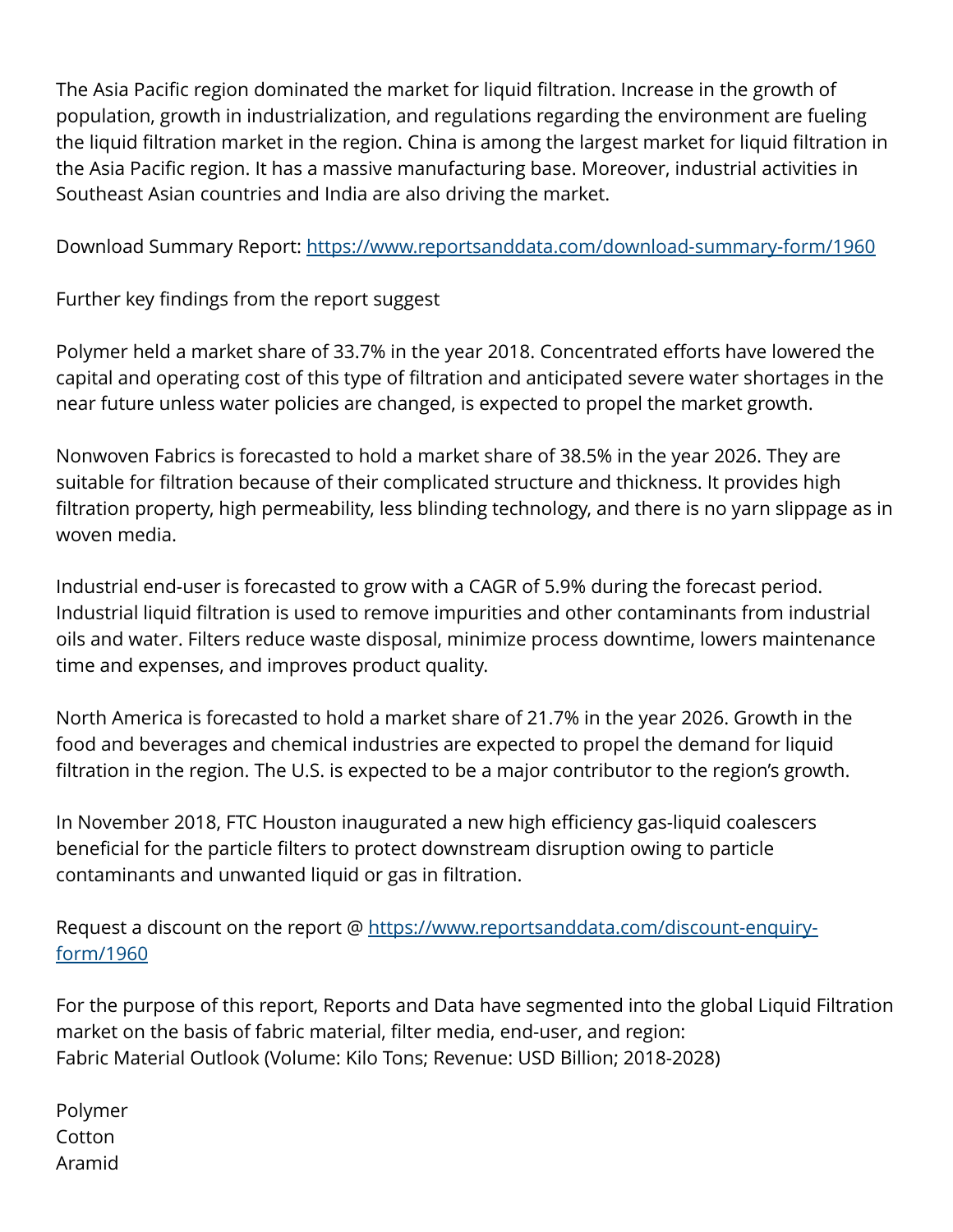## Metal

Regional Outlook (Volume: Kilo Tons; Revenue: USD Billion; 2018-2028)

North America Europe Asia Pacific MEA Latin America

Filter Media Outlook (Volume: Kilo Tons; Revenue: USD Billion; 2018-2028)

Woven Fabrics Nonwoven Fabrics Mesh

End-User Outlook (Volume: Kilo Tons; Revenue: USD Billion; 2018-2028)

Municipal Industrial

Request For Customization: [https://www.reportsanddata.com/request-customization](https://www.reportsanddata.com/request-customization-form/1960)[form/1960](https://www.reportsanddata.com/request-customization-form/1960)

Reasons for Buying this Report:

The report focuses on market share, market size, revenue share, industry growth rate, regional bifurcation, and overall industry outlook.

The study provides pin-point analysis for changing competitive dynamics.

The report helps readers in understanding the product segments and their future growth. Analysts in this research report can quickly expand their business by focusing on various business and market strategies.

It helps in making informed business decisions by having complete insights of market and by making in-depth analysis of market segments.

PEST analysis of the market in the five major regions.

In addition to corporate strategy, Liquid Filtration market throws light on different properties to curb the progress of fuel or industry. The focus is more on applicable sales strategies to increase the company's productivity to achieve higher economic performance. It also covers research and development activities, online and offline activities, the latest product launches, and some of the competitive expansion adopted by major global companies. Research reports use effective graphical presentation techniques such as tables, charts, graphs, diagrams, and info graphics.